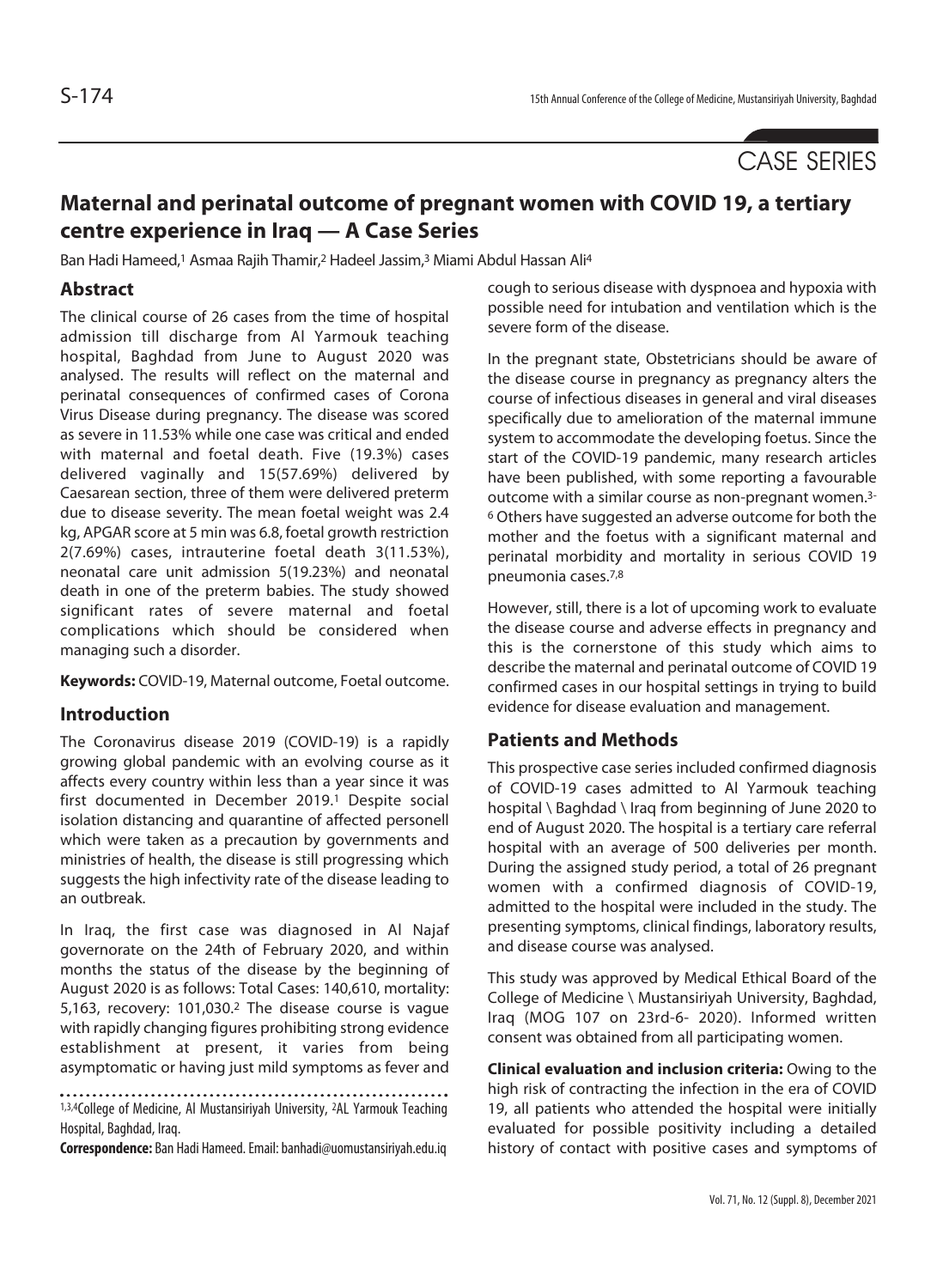the disease namely: fever, cough, dyspnoea, fatigue, vomiting, diarrhoea and body pain. A thorough physical examination inclusive of general, chest, and Obstetrical examination was carried out taking into consideration the social distancing measures in addition to the safety precautions as personal protective equipment, wearing a mask, hygiene, and cough prestige. Any case suspected of having the disease was isolated in quarantine for further evaluation and management according to WHO and local guidelines.9 Upper respiratory and throat swab specimens were obtained from all suspected patients at admission and were tested for SARS-CoV-2 infection by real-time Polymerase chain reaction (RT-PCR) and accordingly all positive cases were assigned for inclusion in this study.

**Laboratory tests and radiological evaluation included:** Complete blood count with differential count, renal function test, liver function test, Coagulation screen in seriously ill patients and admission cardiotocography with ultrasound according to each case findings.

Chest CT scan with shielding was performed for cases suspected of having pneumonia.

All cases were triaged and classified according to the clinical evaluation into mild (symptomatic patient with stable vital signs), severe (respiratory rate  $\geq$ 30/min, resting Oxygen saturation  $\leq$ 93%, arterial blood oxygen partial pressure <300 mmHg), or critical (shock with organ failure and respiratory failure) cases.<sup>9</sup> The cases had been managed by a multidisciplinary team of physicians, obstetricians, pulmonologists, anaesthetists, and neonatologists. They were followed till discharge from the hospital, their illness course, mode of delivery, maternal and neonatal outcome were registered and analysed.

**Statistical analysis:** Statistical analysis was carried out using SPSS, version 20. Data were expressed as mean (±SD), median (Interquartile range), or frequency (centile) where appropriate. Categorical variables were expressed as number (n) and centile.

#### **Results**

The demographic and clinical parameters of the cases are summarised in Table-1. All patients were in the younger age group with a mean age of 27.1  $\pm$  8 years. Of the total women at the time of presentation, only 14 (53.85%) reached term gestation which is the optimal time for foetal delivery, 11 (42.3%) had preterm delivery and only one case had a miscarriage at 9 weeks gestation. Contact with positive cases was seen in 19 (73.1%) cases while the others recorded no history of contact. The average duration of complaint and hospitalization were  $2.4 \pm 1.8$  and  $2.5 \pm 1.7$ 

**Table-1:** The demographic and clinical criteria of the cases.

| <b>Parameter</b>                   | Mean $\pm$ SD    | <b>Median</b>    | Frequency (%) |
|------------------------------------|------------------|------------------|---------------|
|                                    |                  | (IQR)            | total 26 case |
|                                    |                  |                  |               |
| Maternal age (years)               | $27.1 \pm 8$     | 23 (22-35)       |               |
| Gravida                            | $3 + 2.6$        | $2(1-5)$         |               |
| Para                               | $1.9 \pm 2.5$    | $0(0-4)$         |               |
| Abortion                           | $1 \pm 0$        | $1(1-1)$         |               |
| Gestational age (weeks)            | $34.2 \pm 6.7$   | 36.7 (33.6-38)   |               |
| Miscarriage $<$ 24                 | 9                | 9                | $1(3.84\% )$  |
| Preterm 24-<37                     | $30.21 \pm 5.8$  | 34 (24-36)       | 11(42.3%)     |
| Term 37-<42                        | $38.3 \pm 1.2$   | 38 (37-40)       | 14 (53.85 %)  |
| Contact with $+ve$ case            |                  |                  | 19 (73.1%)    |
| Duration of complaints (days)      | $2.4 \pm 1.8$    | $2(1-3)$         |               |
| Duration of hospitalization (days) | $2.5 \pm 1.7$    | $2(2-3)$         |               |
| Temp. CO*                          | $37.8 \pm 0.7$   | 37.7 (37-38.8)   |               |
| PR\ min*                           | $107.1 \pm 11.9$ | 105 (98-112)     |               |
| SBP(mmHg)*                         | $123.9 \pm 11.2$ | 120 (120-140)    |               |
| DBP(mmHq)*                         | $80.4 \pm 7.7$   | 80 (80-80)       |               |
| FHR \min                           | $144.9 \pm 11.4$ | 142 (136.5-150)  |               |
| 02 sat. %*                         | $96.3 \pm 5.9$   | 98 (96-98)       |               |
| $PCR + ve*$                        |                  |                  | 26 (100%)     |
| Hb (gm\dl)                         | $11.3 \pm 1.4$   | 11.2 (10.6-12.3) |               |
| WBC\mm3*                           | $15.7 \pm 18.4$  | $10.3(8.7-15.1)$ |               |
| $LYM\Lambda$ <sub>mm</sub> 3*      | $1.9 \pm 0.9$    | $1.8(1.1-2.4)$   |               |
| Multiple pregnancies               |                  |                  | 3(11.5%)      |
| PROM*                              |                  |                  | 5 (19.23%)    |
| Hypertensive disorders             |                  |                  | 3(11.53%)     |
| <b>Epilepsy</b>                    |                  |                  | 1(3.85%)      |
| Placental abruption                |                  |                  | 1(3.85%)      |
| Urinary tract infection            |                  |                  | 1(3.85%)      |

\* Abbreviations: Temp.C0= Temperature centigrade degree, PR\min= Pulse rate\minute, SBP= Systolic blood pressure, DBP=Diastolic blood pressure, FHR\min= Foetal heart rate\ minute, 02 sat.= Oxygen saturation percentage, PCR= Polymerase chain reaction, Hb= Haemoglobin, WBC= White blood cells, LYM= Lymphocytes count, PROM=Prelabour rupture of membranes.

days respectively. Fever and tachycardia were found in the average of the vital signs for all cases with normal blood pressure, foetal heart rate, and Oxygen saturation records. All included cases had positive PCR for viral nucleic acid. The haematological investigations showed leukocytosis with normal lymphocyte count and haemoglobin value. Other biochemical tests revealed normal renal function tests, liver function tests, and coagulation screen. Maternal comorbidities were distributed as follows: Multiple gestation 3 (11.5%) cases including one triplet and two twin pregnancies, prelabour rupture of membranes 5(19.23%) cases, hypertensive disorders 3(11.5%) cases including gestational hypertension one case, preeclampsia one case and eclampsia one case, placental abruption 1 (3.8%) case as well epilepsy and urinary tract infection with the same frequency.

The symptoms of the cases at the time of recruitment followed the current pattern of frequency and centile: Fatigue 16 (61.53%), fever 14 (53.84%), cough 11 (42.3%),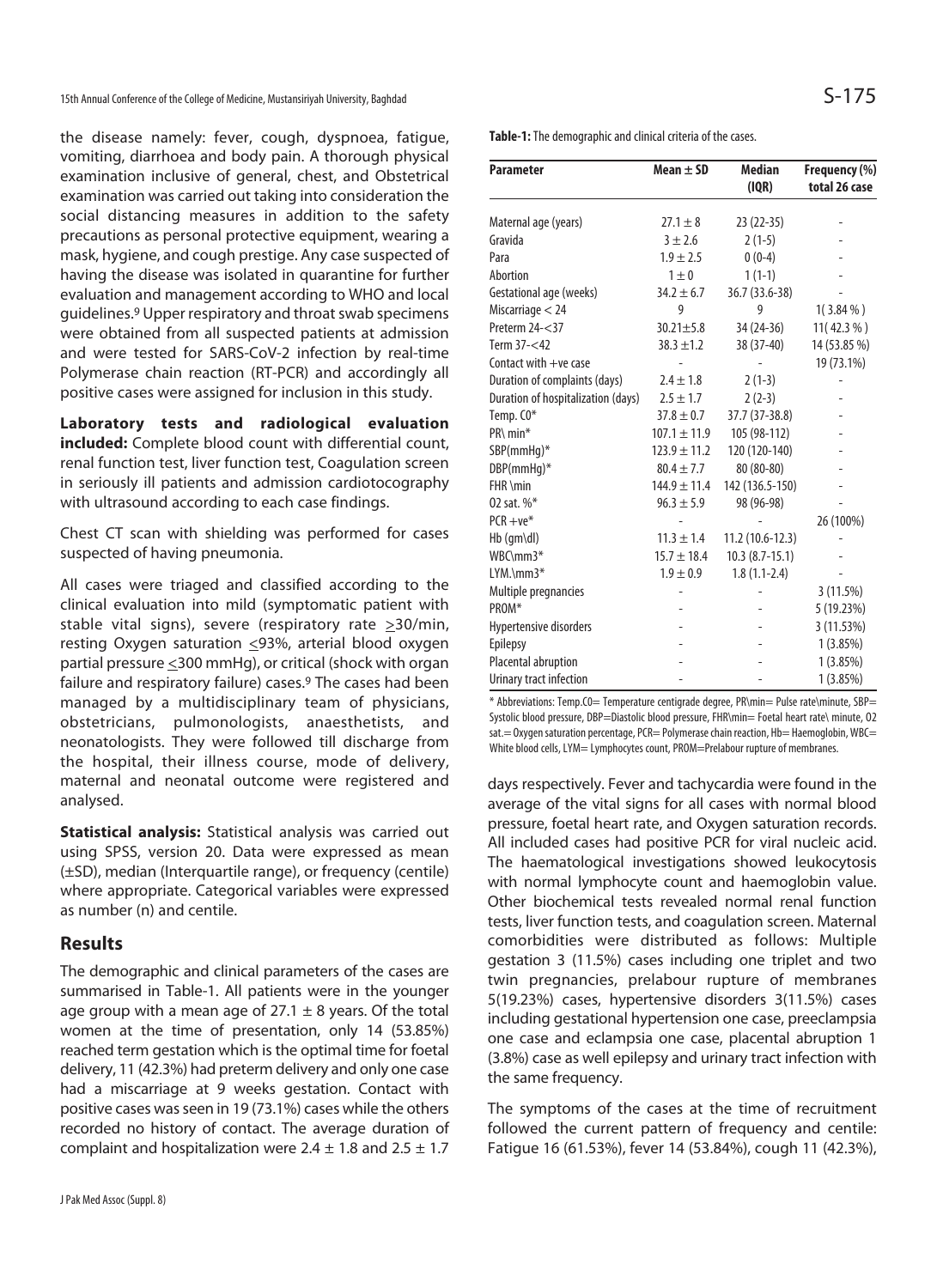**Table-2:** Maternal and perinatal outcome of the cases.

| <b>Parameter</b>           | Frequency (%) | Mean $\pm$ SD | <b>Median</b> |
|----------------------------|---------------|---------------|---------------|
|                            | total 26 case |               | (IQR)         |
| COVID 19 severity score    |               |               |               |
| Mild                       | 22 (84.6%)    |               |               |
| Severe                     | 3(11.53%)     |               |               |
| Critical                   | 1(3.85%)      |               |               |
| <b>Maternal morbidity</b>  |               |               |               |
| CPAP <sup>*</sup>          | $1(3.84\%)$   |               |               |
| Intubation and ventilation | 2(7.69%)      |               |               |
| Nasal 02 therapy           | 4 (15.38%)    |               |               |
| <b>Maternal mortality</b>  | $1(3.84\%)$   |               |               |
| Mode of delivery           |               |               |               |
| Vaginal delivery           | 5(19.23%)     |               |               |
| Caesarean section          | 15 (57.69%)   |               |               |
| Foetal weight (Kg)         |               | $2.4 \pm 0.6$ | $2.4(2-3)$    |
| APGAR score at 5 min       |               | $6.8 \pm 2.2$ | $7(5-9)$      |
| Foetal growth restriction  | 2(7.69%)      |               |               |
| Intrauterine foetal death  | 3(11.53%)     |               |               |
| <b>NCU</b> admission       | 5 (19.23%)    |               |               |
| Neonatal mortality         | 1(3.85%)      |               |               |

\*Abbreviations: CPAP: Continuous positive airway pressure. NCU: Neonatal intensive care unit.

abdominal pain 9 (34.6%), decreased foetal movement 6 (23%), vaginal discharge 5 (19.23%), dyspnoea 4 (15.4%), diarrhoea and vomiting 2 (7.69%), vaginal bleeding 2 (7.69%), seizures 1 (3.84%), headache 1 (3.84%) and palpitation again in one (3.84%) case.

Table-2 describes the maternal and perinatal outcomes for the cases. The majority 22 (84.6%) cases were mild according to COVID 19 severity score 5, while severe form was seen in 3(11.53%) cases and one case was critical admitted with severe dyspnoea and hypoxia at 24 weeks gestation. Chest CT scan revealed a ground glass appearance with prominent bronchovascular markings involving both lungs. The patient was admitted in the intensive care unit on the ventilator and after two days her condition deteriorated despite cardiopulmonary support and ended with maternal and foetal death. Regarding maternal morbidities with COVID, 19 Continuous positive airway pressure was indicated for one case with severe disease, intubation and ventilation for two cases, one of them recovered while the other case unfortunately died and nasal oxygen therapy was used for four cases.

The mode of delivery was vaginal in 5 (19.23%) cases while Caesarean section in 15 (57.69%) cases, the indications were: multiple previous scars 7 (26.9%), prelabour rupture of membranes with foetal distress 3 (11.52%), multiple pregnancies 2 (7.69%), hypertension 2 (7.69%) and one (3.85%) case with placental abruption. Three of them were delivered preterm due to disease severity. Four cases were not delivered at the time of the study.

The foetal outcome with COVID 19 starting with a mean foetal weight of 2.4 kg which is less than the average normal weight of 2.5-4.5 kg. APGAR score at 5 min 6.8 which is normal, foetal growth restriction 2(7.69%) cases, intrauterine foetal death 3 (11.53%) cases, neonatal care unit admission 5 (19.23%) cases, and neonatal death in 1(3.85%) preterm baby.

## **Discussion**

COVID 19 global pandemic which has generated a significant social burden with disastrous consequences on all health aspects including Obstetric care. This had to be readjusted in all maternity hospitals to accommodate the impact of this rapidly developing new viral infection. Contradicting majority of the early published data on maternal and foetal effects which revealed a comparable outcome in pregnancy to that of the general population,1- 6 this case series shows significant maternal and foetal adverse effects including both morbidity and mortality in those cases diagnosed with COVID 19. All cases were in the younger age group with low parity, preterm delivery was extremely common in the confirmed cases 42% which is much more common than its prevalence in the general population being 12.8 % in its high rates<sup>10,11</sup> and even in cases with COVID 1912,13 which reached 31% according to Della et al's systemic review.14 Although the raised prematurity rate can be partially attributed to multiple gestations as the study included three multiple pregnancies, still the rate is high and this can be related to the systemic inflammatory reaction in association with this disease which stimulates preterm delivery.

As this case series had been conducted in a tertiary referral hospital a significant proportion of women had comorbidities namely hypertensive disorders, prelabour rupture of membranes, urinary infection, and epilepsy in addition to multiple pregnancies as these can adversely influence the impact of the disease on maternal and foetal health.

The main symptoms were fever, fatigue, and cough and this agreed with the established presentation of the disease but the reduced foetal movements 23% and ruptured membranes 19.2% were significantly higher than normal pregnancies<sup>10,11</sup> and agreed with the results of studies in women with COVID 19.6,12,13

Severe disease was seen in 11.53% while critical disease in 3.85% of the studied women in disagreement to Zaigham et al<sup>6</sup> who showed in their systemic review of 108 pregnancies that 3% of cases had severe disease, whereas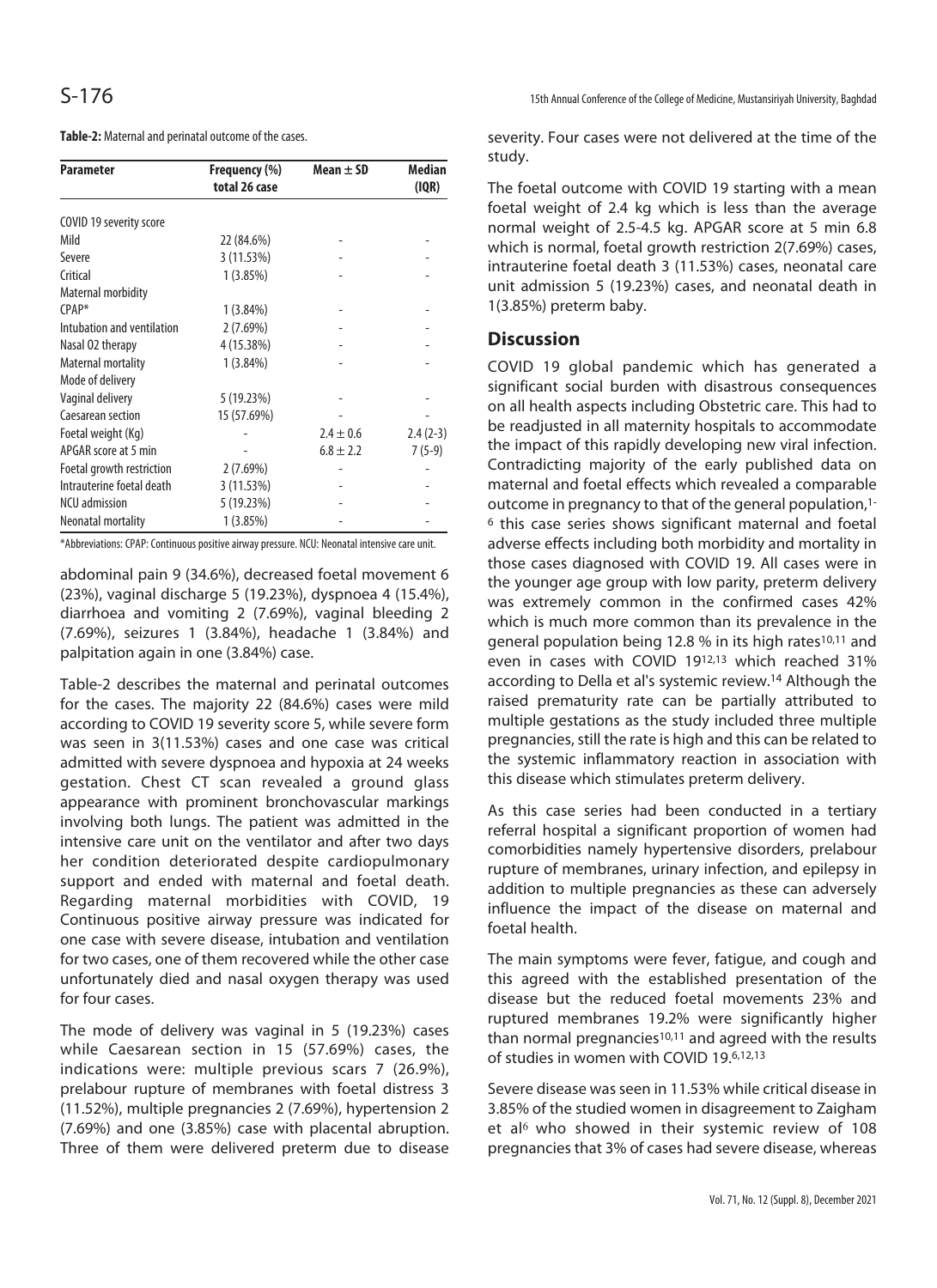Della Gatta et al<sup>14</sup> published in another systematic review on 51 pregnant women that 9% had severe disease. We faced significant maternal morbidity as two cases required intubation and ventilation in addition to one case that needed CPAP and four cases needed nasal oxygen therapy that resulted in morbid maternal situation and hospitalization but the worse outcome was with one critical case of COVID 19 pneumonia which ended with maternal and foetal death and these results were in concordance with studies in America<sup>15,16</sup> and China17 which showed an adverse maternal outcome in cases with severe infection. An Irani<sup>8</sup> study showed that seven women died out of nine cases with COVID 19 pneumonia.

Vaginal delivery was the mode of birth in one-fifth of cases while 57.69% of cases were delivered by Caesarean section. The indications were mainly related to obstetric reasons except for three cases whom delivery was expedited for a maternal issue. The reported figures of Caesarean birth varied from high rates as of Chen et al (93%)18 to a lesser rate as encountered by Schwartz DA, et al and Zaigham M et al.<sup>4,6</sup>

The foetal outcome with COVID 19 in the present study revealed the mean foetal weight to be 2.4 kg which is less than the average normal weight of 2.5- 4.5 kg. This can be explained by the high preterm birth rate and comorbidities mainly prevalence of hypertension, foetal growth restriction and multiple pregnancies while causes of increased birth weight as diabetes<sup>19</sup> and prolonged pregnancy were not encountered in this study. APGAR score at 5 min was 6.8 which is normal, foetal growth restriction 7.69%, intrauterine foetal death 11.53%, neonatal care unit admission 19.23%, and neonatal death in one of the preterm babies was concerning. These results contradicted the results of Yu N et al,12 Chen et al,18 Li N et al<sup>20</sup> and Yan J et al<sup>21</sup> who described a favourable foetal outcome with variable figures and no neonatal death. In our study cases with reduced foetal movements, intrauterine foetal death and neonatal death were encountered which is in agreement with Liu Y et al<sup>22</sup> who reported neonatal death with one case of serious maternal disease. Another Iraqi study correlated the reduced foetal movements with foetal demise.23

## **Conclusion**

This case series revealed a significant rate of severe maternal and foetal complications in COVID-19 positive women. This should be taken into consideration when managing pregnant women infected with the virus.

**Acknowledgement:** The authors appreciate the

participation of all medical staff at Mustansiriyah University and Al Yarmouk hospital in data collection and follow-up.

#### **Disclaimer:** None.

**Conflicts of Interest:** The authors declared that they have no conflicts of interest.

#### **Source of Support:** None.

#### **References**

- 1. Chen H, Guo J, Wang C, Luo F, Yu X, Zhang W, et al. Clinical characteristics and intrauterine vertical transmission potential of COVID-19 infection in nine pregnant women: a retrospective review of medical records. Lancet 2020; 395:809-15. doi: 10.1016/S0140-6736(20)30360-3.
- 2. The World Health Organization (WHO) Health Emergency Dashboard. COVID- 19 in Iraq. [Online] 2020 [Cited 2020 February 11]. Available from URL: https://covid19.who.int/region/emro/country/iq
- 3. Zhu H, Wang L, Fang C, Peng S, Zhang L, Chang G, et al. Clinical analysis of 10 neonates born to mothers with 2019-nCoV pneumonia. Transl Pediatr 2020; 9:51-60. doi: 10.21037/tp.2020.02.06.
- 4. Schwartz DA, Graham AL. Potential Maternal and Infant Outcomes from (Wuhan) Coronavirus 2019-nCoV Infecting Pregnant Women: Lessons from SARS, MERS, and Other Human Coronavirus Infections. Viruses 2020; 12:e194. doi: 10.3390/v12020194.
- 5. Dorigatti I, Okell L, Cori A, Imai N, Baguelin M, Bhatia S, et al. Report 4: Severity of 2019-novel coronavirus (nCoV). Imperial College London COVID-19 Response Team. [Online] 2020 [Cited 2020 February 11]. Doi: 10.25561/77154. Available from URL: https://spiral.imperial.ac.uk/bitstream/10044/1/77154/9/2020- 02-10-COVID19-Report-4.pdf
- 6. Zaigham M, Andersson O. Maternal and perinatal outcomes with COVID-19: A systematic review of 108 pregnancies. Acta Obstet Gynecol Scand 2020; 99:823-29. doi: 10.1111/aogs.13867
- 7. Karami P, Naghavi M, Feyzi A, Aghamohammadi M, Novin MS, Mobaien A, et al. Mortality of a pregnant patient diagnosed with COVID-19: A case report with clinical, radiological, and histopathological findings. Travel Med Infect Dis 2020:101665. doi: 10.1016/j.tmaid.2020.101665.
- 8. Hantoushzadeh S, Shamshirsaz AA, Aleyasin A, Seferovic MD, Aski SK, Arian SE, et al. Maternal death due to COVID-19. Am J Obstet Gynecol 2020; 223:109.e1-109.e16. doi: 10.1016/j.ajog.2020.04.030.
- 9. Royal College of Obstetricians and Gynaecologists (RCOG). Coronavirus (COVID-19) Infection in Pregnancy: Information for healthcare professionals, Version 7. London, UK: Royal College of Obstetricians and Gynaecologists, 2020; pp 53.
- 10. Mathews TJ, MacDorman MF. Infant mortality statistics from the 2009 period linked birth/infant death data set. Natl Vital Stat Rep 2013; 61:1-27.
- 11. Goldenberg RL, Culhane JF, Iams JD, Romero R. Epidemiology and causes of preterm birth. Lancet 2008; 371:75-84. doi: 10.1016/S0140-6736(08)60074-4.
- 12. Yu N, Li W, Kang Q, Xiong Z, Wang S, Lin X, et al. Clinical features and obstetric and neonatal outcomes of pregnant patients with COVID-19 in Wuhan, China: a retrospective, single-centre, descriptive study. Lancet Infect Dis 2020; 20:559-64. doi: 10.1016/S1473-3099(20)30176-6.
- 13. Proposed management of COVID-19 during pregnancy and puerperium. Chin J Perinat Med 2020; 23:73-9. DOI: 10.3760/cma.j.issn.1007-9408.2020.02.001
- 14. Della Gatta AN, Rizzo R, Pilu G, Simonazzi G. Coronavirus disease 2019 during pregnancy: a systematic review of